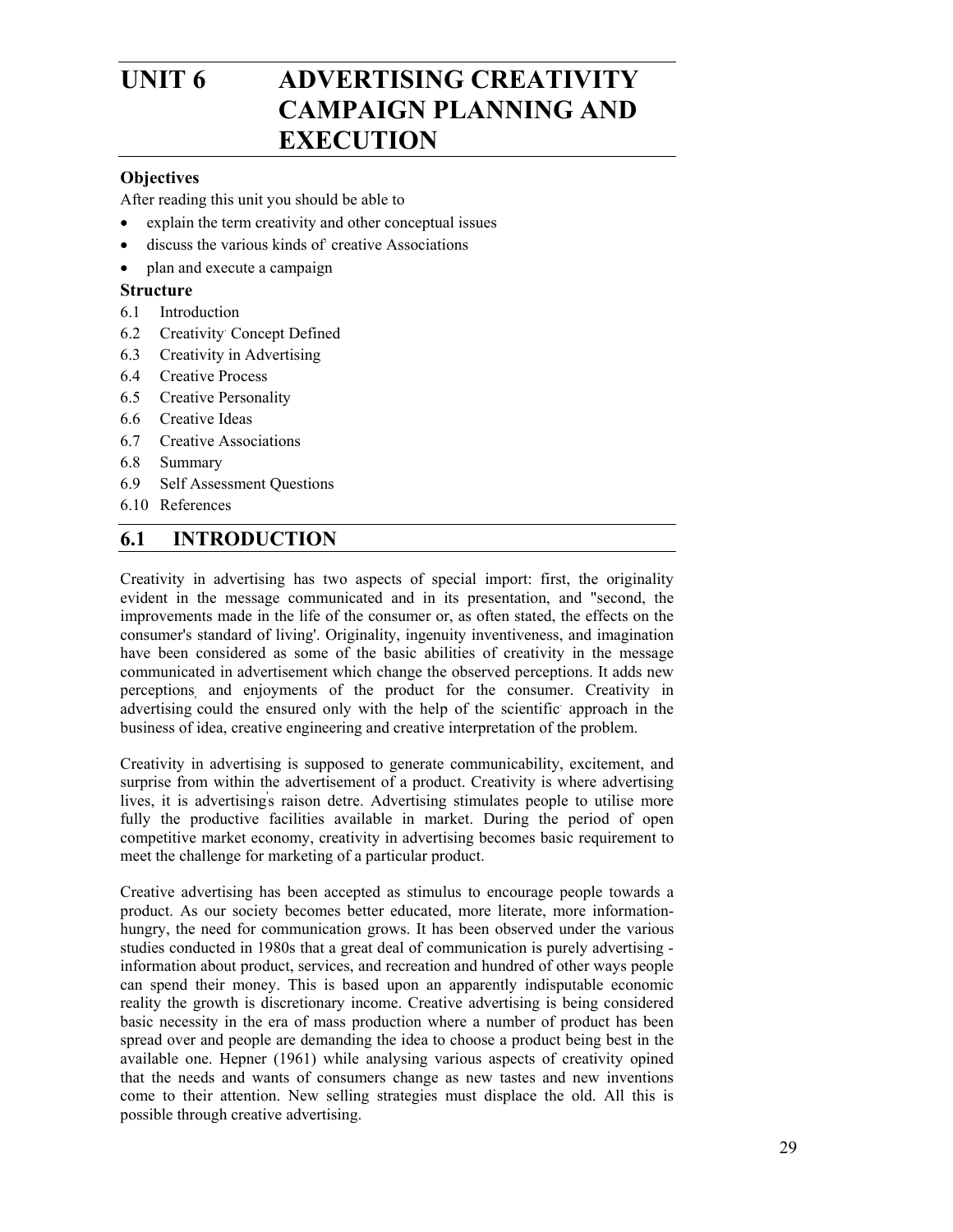# **6.2 CREATIVITY: CONCEPT DEFINED**

The creative act is a free and independent force, immanently inherent only in a person, a personality. Only something arising in original substance and possessing the power to increase power in the world can be true creativity

Creativity is an original act of personalities in the world. The concept of creativity as it has been undertaken by the experts of the field is simply a technique for producing ideas to achieve something new and relevant. May (1959), the psychologist, defined this concept in his Psychological Technology as the process of bringing something new into birth'. On the other hand, Young (1960) was of the view that the combination of existing in new and unexpected ways could be conceptualize as creativity'. Whereas Frank Barron (1969) highlighted this idea as "a discovery of something i.e. not only novel but also useful, is relevant or economical elegant or valuable. In this context it is pointed out that there are many definitions presented by the scholars emphasizing on different facets of creativity. Baron' s definition has emphasized output of creative efforts, whereas there are some others who have given emphasis on creative process. They have undertaken it as divergent thinking, the seeking relationships between previously unrelated concepts or frames or references of exploring the under known. But there may be creativity or may not be creative. Therefore, we can say that this is a process of creativity rather than creativity itself.

The term creativity may be defined as a creative state of mind for expressing the rational feeling to bring something new, relevant, useful and valuable from existing matters or ideas. The rational aspect is a by product of the available alternate ways to suit with a particular creation. The creative state of mind and the output of this stage i.e. creative thinking consist of alternate phases of imaginative (divergent) and rational (convergent) thinking. It is not necessary that if people think in divergent way, the outcome will be definitely creative but it is an effort in the way of creativity.

# **6.3 CREATIVITY IN ADVERTISING**

Advertisement with creative thinking may be conceptualized framed as creative advertising. Which ultimately denote the very process of productive advertising. Advertising is a business as well as an art. In this way, it will respect and nurture those qualities only as long as they are control to impressing and, more open than not, selling the customer: To ensure positive impact of an advertisement, creative ideas particularly that are both new and relevant have to be used in advertisements. Creativity is one of the basic reasons, producers solicit or otherwise work with advertising agencies. Advertising agencies with their new ideas of creativity attract the giants of industries. Advertising with creative ideas requires a human touch and theme. To be more specific and relevant, each advertising agency go with new creative ideas to ensure their prosperous marketing. Murray  $(1980)^5$  opined that creativity must possess meanings, implication and symbolic equivalents of things and ideas for which an advertiser has planned to produce an advertisement. While analysing creative people he emphasises on practical and concrete aspects of impact of creative advertising. On the other hand, Norins  $(1966)^6$  has analysed associative theory of creativity and asserted the associative process is directly related to advertising creativity. Hanley Norins contends that the "creative mind" depends heavily on association, and "given a stated problem, can immediately begin to associate hundreds and thousands and million of symbols that may lead to an ideal solution". Dunn & Barban (1982)<sup>7</sup> also pointed out that the relationship between the advertisement and marketing plan becomes clearer if we describe creative strategy and creative tactics. Creative strategy involves the substantive aspects of advertising whereas creative tactics involves carrying out the creative strategy. Creativity in advertising may be ensured if the advertisement concerned represents creative strategy and tactics. Individual communication objectives, awareness, interest, comprehension, liking, evaluation, conviction and action are some of the basic components of communication objectives. Creativity in advertising ensures above objectives and fulfils psychological, marketing and corporate requirement of their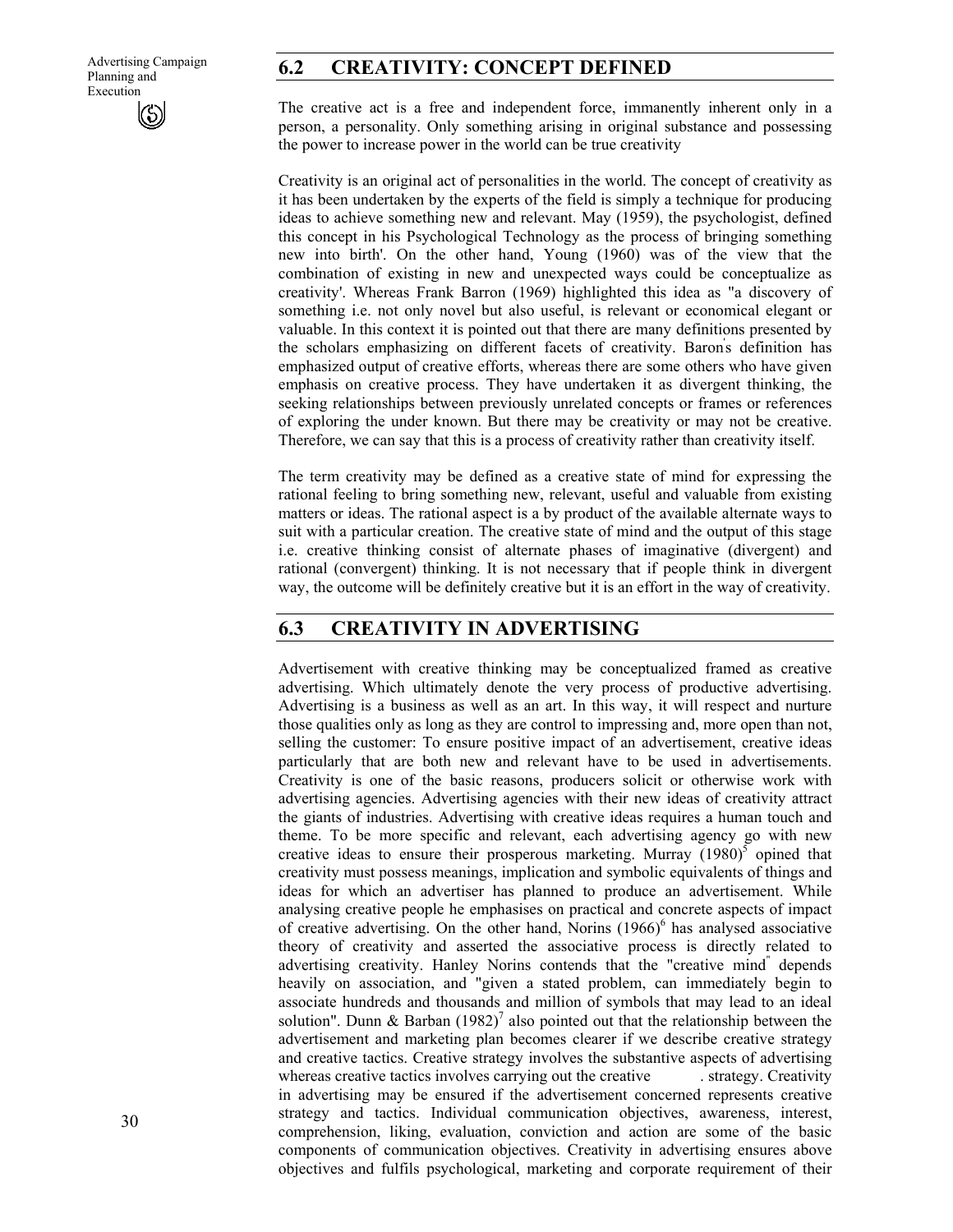consumers. Creative advertising adds new perceptions and enjoyment of the product. Advertising functions through the creative achievement of its practitioners and creativity ensures transformation in the perception of observers.

Advertising Creativity : Campaign Planning and Execution  $\left(\mathcal{S}\right)$ 

#### **Activity 1**

Which ads you see as creative ads and those which are run-of-the-mill. Identify five ads of each category and give your comments.

.............................................................................................................................. .............................................................................................................................. .............................................................................................................................. ......................................................................................................................................... .........................................................................................................................................

# **6.4 CREATIVE PROCESS**

The creative process has been described, using a variety of models, suggesting that, "the process was a matter of stages, the creative individual paves through in a quest to solve problem identified, preparation. incubation, illumination and verification. The preparation stage includes the orientation of an individual towards a problem and the gathering of informations needed to help to solve that problem. The second stage of incubation includes the period prior to the discovery of an idea or problemsolution. The third stage identified illumination, is the emergence of idea or solution and the last one is actual working of an idea. In this way one can ascertain that process of creativity is a system consisting of gradual stages with which an individual can solve the ultimate problem.

Theories of the creative process are based on the steps in the creative process. Orientation, preparation analysis, hypothesis,. incubation, synthesis and verification are some of the phases which have been undertaken by the most of the proponents of the theory of creative process. All these theories have something in common and particularly highlighting the track of ideas in which assessment of the situation is the primary stage. Thereafter, the individual involves in creation defined the problem and use the subconscious ideas followed by rationalising the ideas and judging the best one to create a solution were primary objects of creative process. The art of creation takes place within this process. The advertisement consisting of scientific aid more rational creative process could be more effective than a non-creative by-product. In this connection it is pointed out that the creative people plays a basic role and he is the agent of creative process.

# **6.5 CREATIVE PERSONALITY**

What is this talent of `creativity'? Who are the people endowed with it. Agency creative director Thomas D. Murray" researched the research on these questions and found that : Creative people are especially observation, telling themselves the truth more than other people do. They see things as others do and others do not. They are born with greater brain capacity and can hold more ideas at once, can compare more ideas with one another - hence make a richer synthesis the concrete, but are more concerned with meanings, implications and symbolic equivalents of things and ideas. Personality of an individual is a product of his socialisation. The very process of socialisation invest some creative values and idea in the personality of an individual. Creativity is, thus a product of human mind structured by the values inherited from within the process of character development. The. basic cause which differentiate the individual personality in process of creation is ideas.

After analysing the personality traits submitted by above scholars it comes out that independence, non-confirmity, courage, self assertions, openness,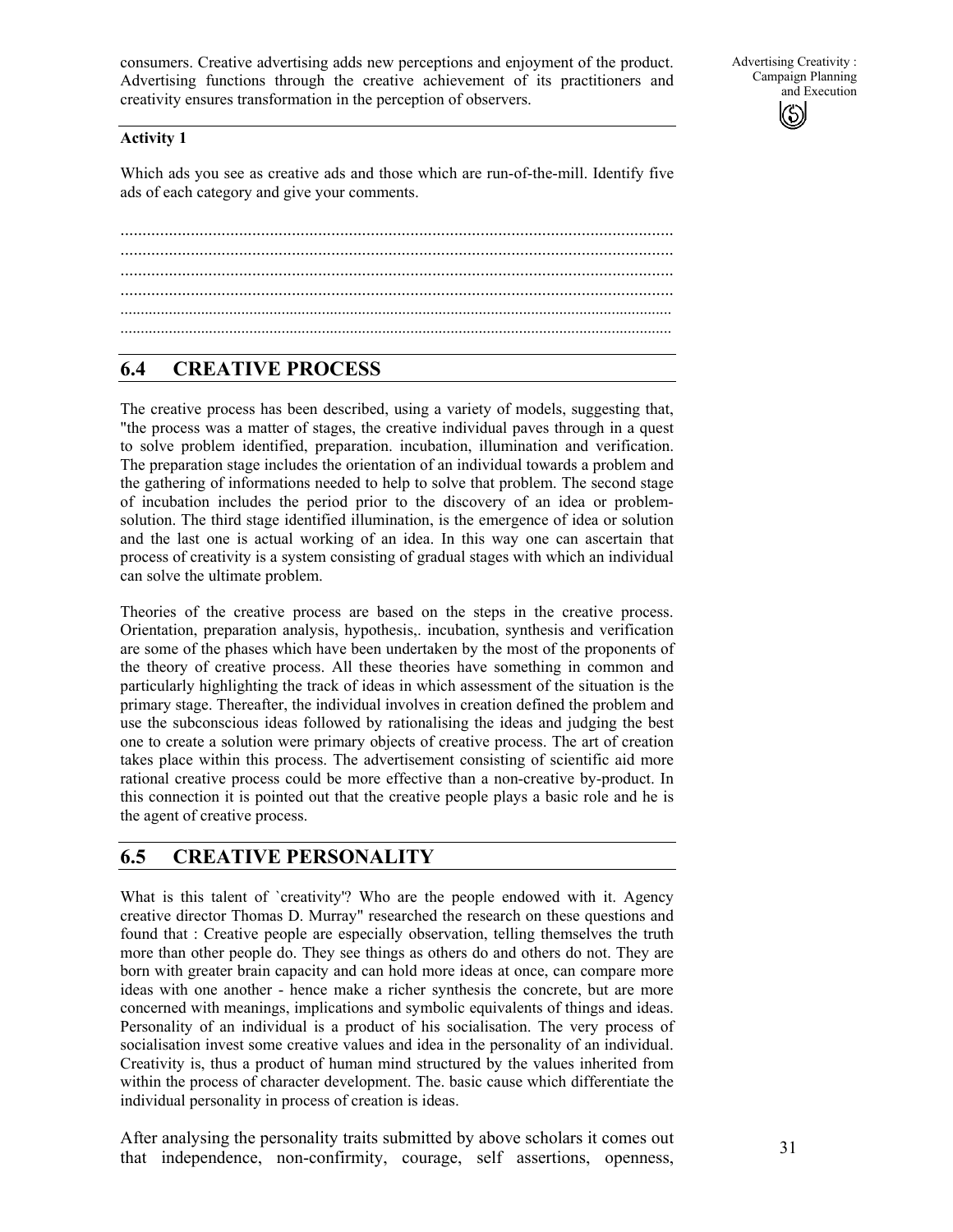Advertising Campaign Planning and Execution

curiousity, spontantity and empathy form nucleus of the creative personality. A creative personality tends to manifest itself through these traits, which become the driving force behind the discovery of an idea. They also become the deriving force behind the ability of the creative individual to connect with the world in order to stimulate that discovery. Creative individuals weave their way through the creative process in individual ways. David Ogilvy' puts it in the following way:

I am almost incapable of logical thought but I have developed techniques for keeping open the telephone line to my unconscious, in case that disorderly repository has anything to tell me. I hear a great deal of music I am on friendly terms with John Barleycorn (liquor). I take long, hot baths. I garden. I go into retreat among the Amish. I watch birds. I go for long walks in the country. And I take frequent vacations, so that my brain can lie fallow-on golf, no cocktail parties, no tennis, no bridge, no concentration; only a bicycle.

While thus employed in doing nothing, I receive a constant stream of telegrams from any unconscious, and these become the raw material for my advertisementgs. But more is required; hand work, an open mind, and ungovernable curiosity.

The creative individuals are able to form connections that are new and relevant. In the process of creativity they observe the realities and connect them in order to actualise one's creative potentials.

# **6.6 CREATIVE IDEAS**

The end result of being creative is ideas. The creative ideas are the ideas which are new or relevant. Newness and relevance are the basic qualities on which creative ideas depend. Ideas that have one or the, other qualities are not creative ideas. It was also viewed that newness and relevance comprise a tendon of prerequisite for creative ideas. Creative ideas are new and relevant realities resulting from connection of old realities. Often this is by-product of analogical or metaphorical thinking.

Creative advertising ideas require some basic norms such as adaptability, durability, newness, oneness, relevance, memorability and simplicity. Above adnorms are characteristic standard of quality found in the most creative advertising ideas. Offcourse, we could not ensure that all creative advertising ideas will satisfy or possess all of the above characteristic to meet standards of quality. .But they are considered as goal for the creative advertising mind. Also, creative advertising ideas were uniquically and strategically positioned in the target audience's mind. Their newness and rightness ensure their productivity which are durable and satisfier of market requirement. With above adnorms we can assess creativity in advertising ideas.

# **6.7 CREATIVE ASSOCIATIONS**

Creative association has been discussed in detail under the study of `Advertising Creativity' conducted by Marra (1990). He opined that associations represent the beginning of our idea generation techniques. He has also 'pointed out that the process and practice of association provide clarity and impact for the meanings and also serve as foundation for many of these techniques of idea generation. Because the use of association is the most common creative problem solving techniques in-existence and the making of association is basic to the creative mind. Thus, association are means for helping creative people to final new and relevant ideas to carry their themes. The basic concepts used under study have been discussed. However, some of the basic components signifying creativity which may be termed, as creative association require further brief description. To this effect we have also presented here summary of the each components which have been taken into consideration which adjudging creativity in selected advertisements taken under study.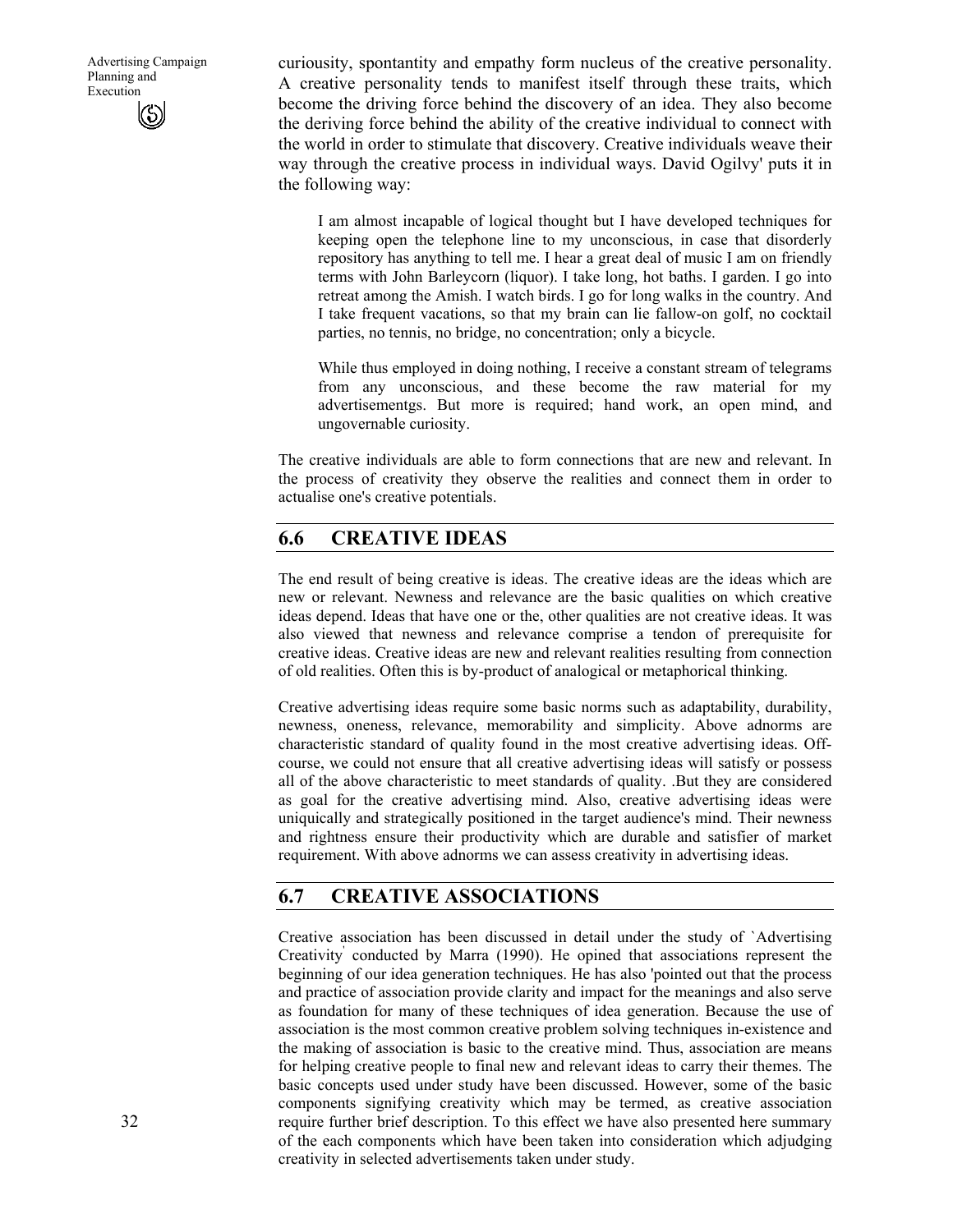Some of the creative association in the advertisement are defined as:

# **6.7.1 Unique Selling Proposition**

The basic idea of creative advertising being unique for selling a product has been coined by different authorities in different ways. The phrase unique selling proposition (USP) has been coined by Rosser Reeves  $(1961)$ <sup>10</sup>. He believed that the idea connected with advertisement should be unique for the product and the advertiser must ensure that newness and relevance be given importance in his own idea generating process. He has proposed that each develop its own USP and use whatever reputation is necessary to communicate to the audience. There are three guidelines to the development of an USP. First, the proposition needs to involve a specific benefit. Second, it must be **unique,** one that competing firms are not using. Third, it must sell. Therefore, it must be important enough to the consumer to influence the decision process.

# **Activity 2**

Take advertisements of various brands in the following product categories and identify/ compare their USPs.

|               | <b>Brand</b> 1 | <b>Brand</b> 2 | <b>Brand 3</b> | <b>Brand</b> 4 |
|---------------|----------------|----------------|----------------|----------------|
| Toilet Soaps  |                |                |                |                |
| Refrigerators |                |                |                |                |
| Two Wheelers  |                |                |                |                |

# **6.7.2 Brand Image**

Ogilvy's (1964)" most well known concept is the brand image. He opined that advertisement should be thought of as a contribution of the complex symbol which is the brand image. Most manufacturer are allutant to accept any limitation on the image of their brands. They want it be all thing to all people. Those who find expedient to change image of their brand want it change upward. Often it has acquired a bargain basement image, a useful asset in times of economic scarcity, but a grave embarrassment in boom days, when the majority of consumers are on the way of social ladder. He asserted that "build sharply defined personalities for their brand and stick to those personalities year after year. It is the total personality of the brand rather than any trivial product difference which decides its ultimate position in the market.

# **6.7.3 Reality**

The present creative idea has changed its perspective to be more nearer to truth and creative person are applying an idea which looks, feels and speaks like reality.

# **6.7.4 Comparison**

The comparative advertisement may be defined as an advertisement consist of three basic features:

I. Two or more specifically named' or recognizably demand and rated brands of the product or service category are compared.

2. The campaign based on one or more attributes of the goods or services.

5. It is either stated implied or demonstrated that factual information has been gathered as a basis for the comparative claims.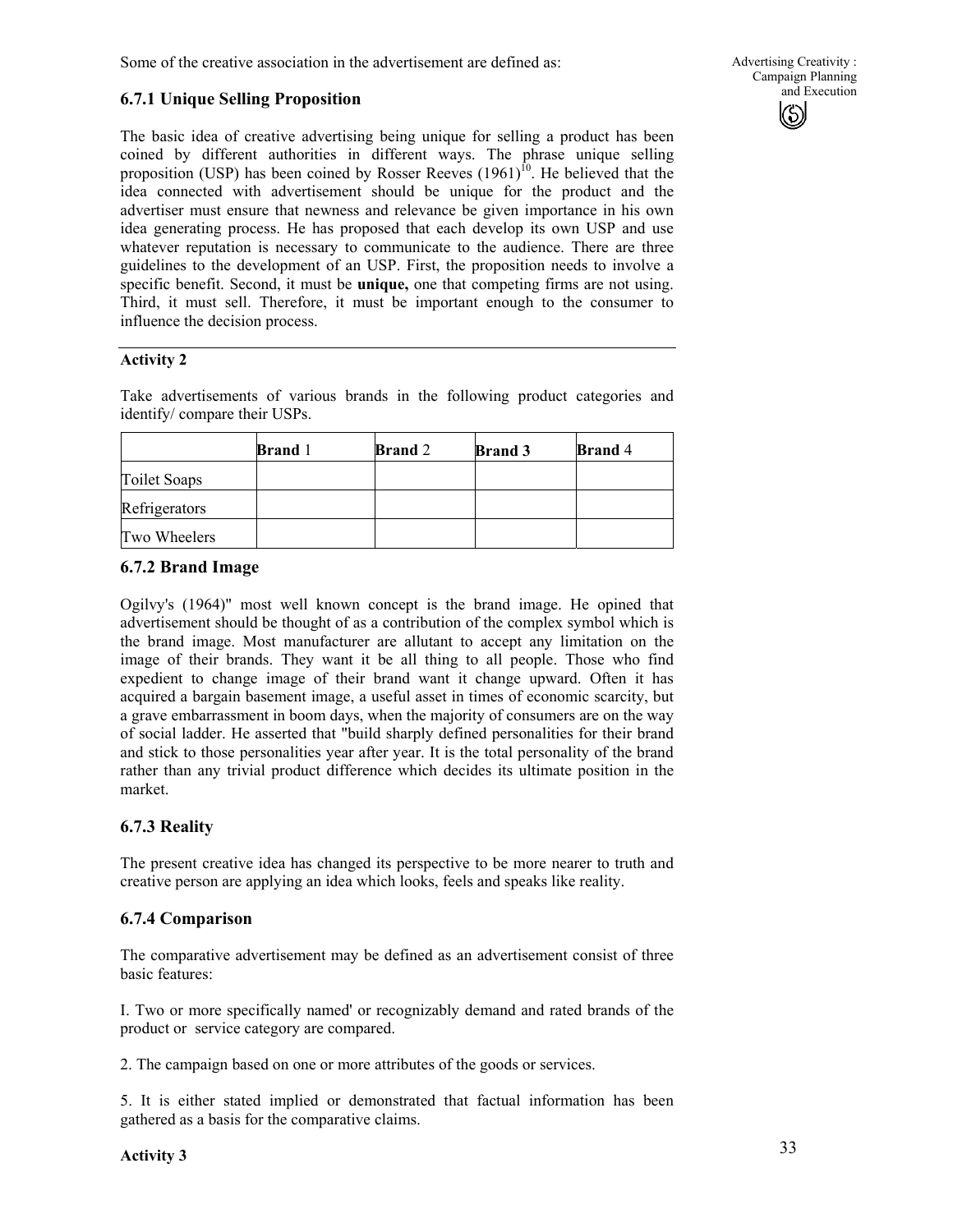In the following product categories study the points/issues comparisons being made against the other brand(s)

#### **6.7.5 Jingle**

Jingle may be defined as an advertising message, usually in verse form, sung to musical accompaniment. A jingle is used in television as part of a commercial to express a theme or product story.

#### **6.7.6 Slogan**

Slogan may be considered as a basic idea of a product symbolising its creativity and ensure the success of a campaign. It provides continuity for the campaign crystallize in a few memorable words. The key idea were are theme one wants to associated with a product.

### **6.7.7 Headline**

Headline is an essential and important element of the advertisement. Its newness, advice, promise, curiosity generating approach, selectivity and commanding characteristic play important role for creative advertisement. The basic feature of headlines are its attractiveness, generating atterness among consumers and creative . prospective for the selective of right prospects. The primary job of any headline is to attract the attention of the potential customers. Virtually headlines is a phrase of words that have innate ability to flag reader attentions.

#### **6.7.8 Relevance**

Creative ideas consist of relevaulce and newness. Relevance means the theme of an ad must be targeted for audience with positive importance and creative involvement.

# **6.7.9 Emotion**

In the field of advertising emotion or mood creation approach requires a basic strategic plan. Mood creation ads are particularly useful for products or services that lacks distinctions characteristics. Emotional appeal generate feelings which further work as energies that sell products. Emotion like surprise, gratitude, acceptance, expectancy, happiness, relief and excitement create satisfaction or dissatisfaction and therefore, its use should be ensured in a creative way. Plummer was of the view that all great selling ideas established in vital emotional bond with their prospects<sup>12</sup>

#### **6.7.10 Positioning**

Is a strategic tool of a brand managers and advertising planners. The position of a brand is a perception which bring about in the mind of target consumers. This perception reflects the essence of brand in terms of its functional and non-functional benefit in the judgement of the consumer. It is relative to the perception held by that consumer of competing brand, all which can be represented as points or position his or her perceptual space and all together, make up product class.

# **6.7.11 Benefit**

Benefit in the creative advertising means attributes of the product presented before targeted cotlsumers with planned strategic way. Because consumer always buy product 'test, texture, nutritional value as ability to clean or brighten, in other words they buy a product benefit.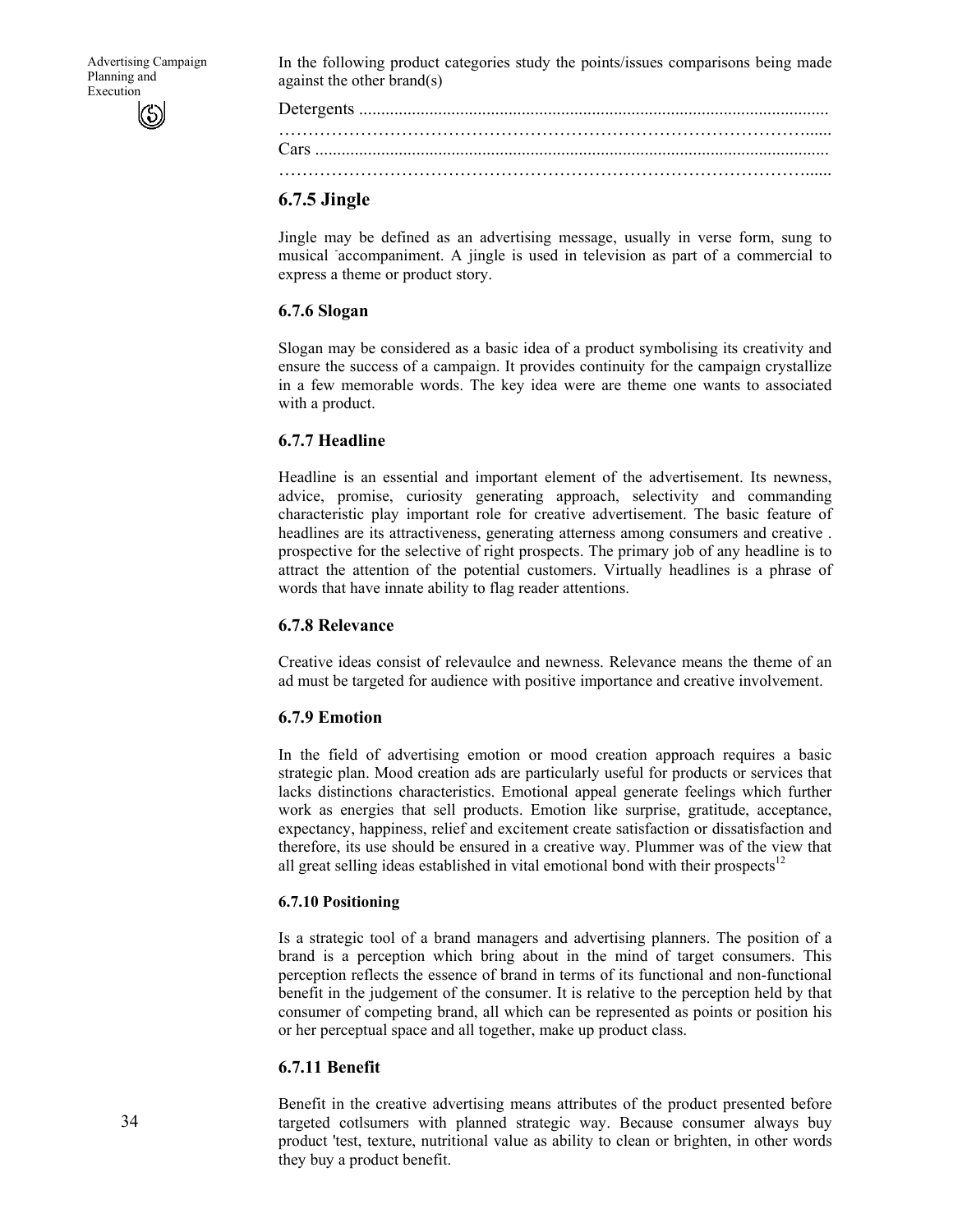# **6.7.12 Negative**

Negative advertising is also a trend generated by demand of creativity. Such advertisements show the dark uninviting side of thing like homeliness, sideness, etc. Though in the world of advertisement such idea has been generated to repulse the consumer into remembering but it has been not found in good taste.

# **6.7.13 Celebrity**

Numerous advertising campaign used personalities generally from the motion picture industry, sports world and theater. However, personalities can also be average individuals. Celebrities are those people who are widely known. When such people appear in advertisement they do so as presenters and spokesperson. A presenter may provide a testimonial about the excellence of the product whereas spokesperson does not endorse the product rather the personality speaks further about the company. The process of selecting celebrity as a personality of an ad campaign requires number of criteria. A product that is designed to project an image may find that image can be enhanced by a particular type of celebrity. It means that compatibility ensure along with-acceptance of the individual by the target audience. These ads help in increasing the brand recall rating among consumer significantly.

### **6.7.14 Execution**

Execution is the ultimate goal of advertisement which is to determine the real communication of a persuasive message to the audience. There are certain characteristics of execution, Audience respectability, honesty of advertisement, simple clean and direct approach are some of the basic characteristic which ensure creative execution. It should stand out from others.

### **6.7.15 Humour**

Humour enhance attention of audience. It is used to advertising to attract attention and direct attention to the product in a pointed and involving way. Humour not only entertains people but disarm them as well - it makes people drop their good. It can work at the start and at the end of an ad.

#### **Activity 4**

Identify 2 product categories in which one of the brands has been advertised using humour. Compare the creative associations of all the brands in these product category and suggest which approach is more effective.

.............................................................................................................................. .............................................................................................................................. .............................................................................................................................. .............................................................................................................................. ..............................................................................................................................

#### **ILLUSTRATIVE CASE**

#### **CADBURY'S DAIRY MILK : The Real Taste of Life**

The Cadbury's India Limited (CM), the Rs.200 crore giant, has been in the chocolate market since 1948 and to some extent with a monopoly in the market. The major products of CIL are Cadbury's Dairy Milk (CDM), 5 Star, Double Deckers, Gems, Nutties, Bounrvita and recently launched snacks bar Perk.

The 10,000 tone (1994-95) Indian chocolate market can be sliced into three parts: First is the Moulded segment comprising all slab chocolate like CDM: It is made by pouring the ingredients into moulds. Second is Count segment, comprising bars like 5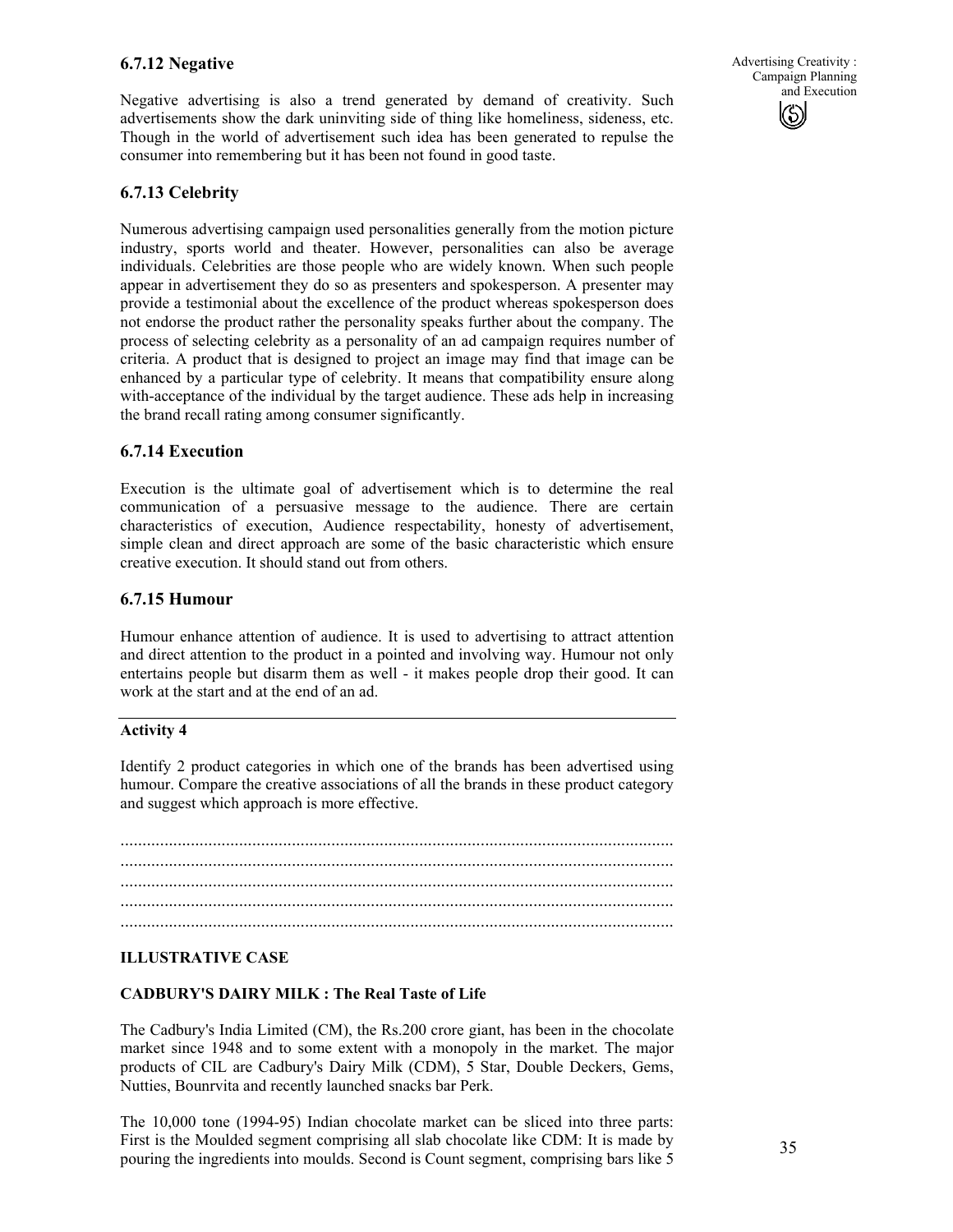Advertising Campaign Planning and Execution  $\circledS$ 

star and Double Decker. It basically has more ingredients than just chocolate and is usually barshaped, making for chunky bites. And third is, Panned segment, comprising chocolates like Gems and Nutties. The panned variety has different cores/centers, which are covered with a layer of chocolate, and may have a sugar coating too.

In 1993 the composition of the 8000-tonne (Rs.200 crore) chocolate market was



Figure 6.1

36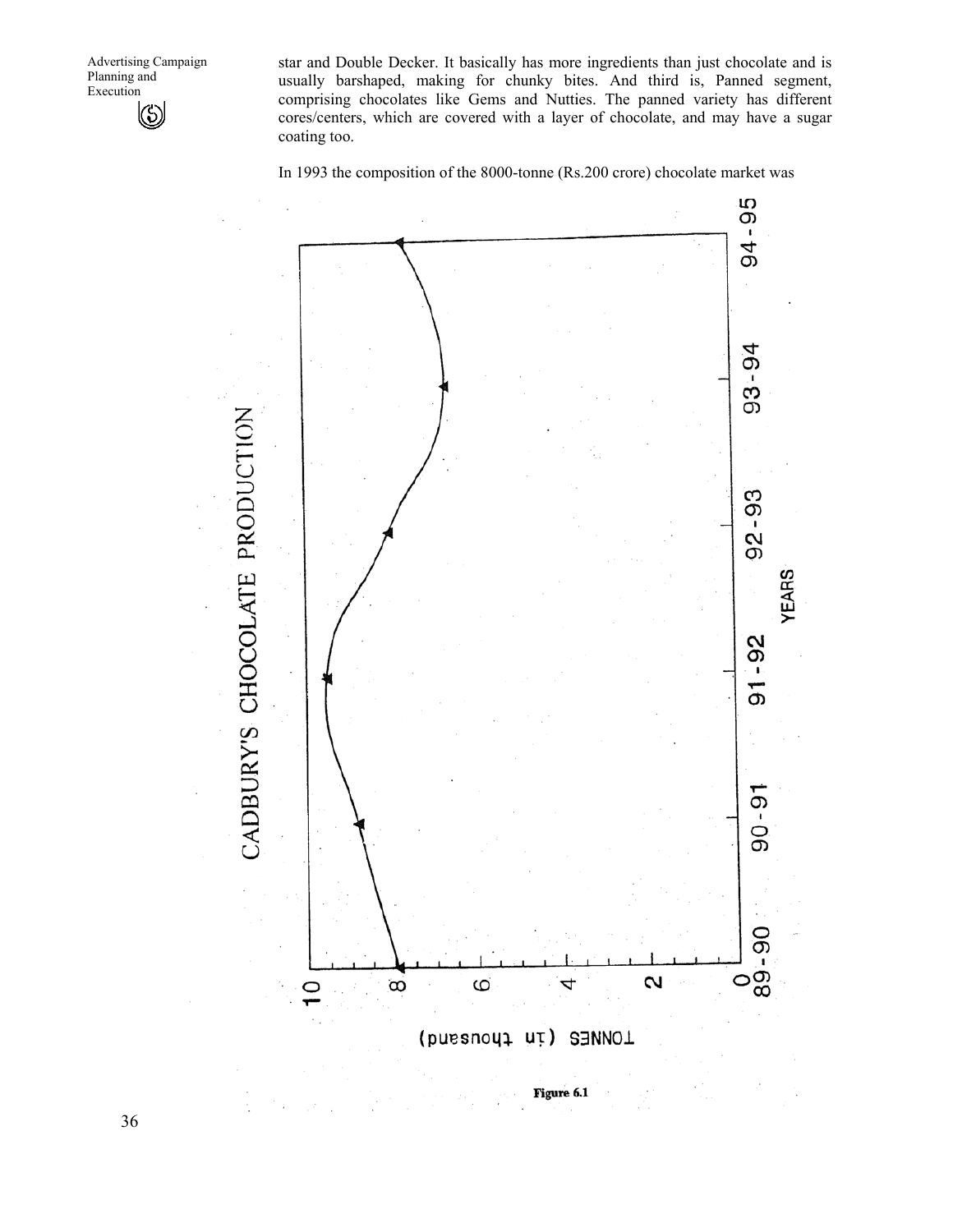growing at 15 per cent in value terms: whereas the moulded one was 35 percent. But before that things were not favourable for chocolate market. In 1991 the price of Cocoa, the raw material for chocolate, increased to a great extent. Another big blow was delivered by the Budget in 1992-93, chocolates were slammed with an excise duty of 27.5 percent up from 16.5 percent earlier. This led to price jumps of 20 to 30 percent each year, on an average, which resulted into a price of CDM shoot up from Rs.6 for a 40 gm. slab to Rs.10 in 1994. CIL had dropped production volumes by 15.6 percent in 1992-93 and another 17 percent in the 1993-94 from 9,536 tonnes to 6,680 tonnes, as illustrated in the Figure No. 6.1.

Cadbury's took this very seriously. It had not just arrested but reversed a menacing decline in the off take of chocolate, which accounted for about 70 percent of CIL's sales. After the decline in production, for two consecutive years it showed a 13 percent rise in 1994-95. This happened on account of a change in the advertising. Before that Cadbury's was emphasing on the consumption of chocolates by the kids only but later on they offered the chocolate to adults., Targeting adults was not a fresh effort by Cadbury's, but it became successful. In the words of Tim Robertson, Managing Director and CEO, CIL "The competitors can get some market share: but the first chocolate company in a market always keeps way ahead if it's been around alone long enough". Tastes don't change so easily. That attribute is a plaything of the leader. In 1986, the company enriched its milk chocolate by raising fat content, smoothening the product's feel in the mouth, and rebranding its flagship brand Cadbury's Dairy Milk (CDM). Which was earlier - Cadbury's Milk chocolate.

#### **Earlier Advertising Strategies**

In the 80s Cadbury's decided to let go of its children's franchise in an effort to encourage consumption among adults by introducing ads that centred around **'caring**  and **sharing' - Jo baat baaton se na ban paye, woh Cadbury say ban jaye'.**  (Sometimes Cadbury's can say it better than words). -Emotional and momental advertisements of CDM showing family situations of parents gifting chocolates to their children were made.

After an initial spurt in sales, the brand stagnated again, recalls company sources. The altered communication failed because it was based on the reward denial platform that created a self imposed limitation on the brand.

During this phase, in 1990, competition went on. Amul was positioned as a gift, while Nestle wrapped its brands with some more undiluted fun. Though Amul made feeble attempts to break the age barrier and spurt the adult consumption, chocolate remained a fun buy. But Nestle and Amul adopted the path of massive advertising to increase their market share. "This situation forced the Cadbury's to reworking of consumer attitudes," says Rajeev Bakshi, Vice-president, marketing CIL (personal interview) "which resulted into CDM communication again, being re engineered" .It sought to inject a degree of exuberance to chocolate - eating among adults - attributes that were built around the original brand values of caring and sharing. Thus the campaign. The real taste of life was launched by Ogilvy & Mather (O&M), Bombay **in** 1994.

# **Creative Team**

The creative team was headed by Piyush Pandey, Executive Creative Director, O&M. **Client Servicing Team** 

The client servicing team was headed by Preeta Singh, Director Client Service and included Vikram Raizada and Manoj Menon.

The director of the commercial was Mahesh Mathai of Highlight Video. The music was composed by Louis Bank.

The main model in the commercial was Simona. It was her maiden advertisement.

Advertising Creativity : Campaign Planning and Execution (မ)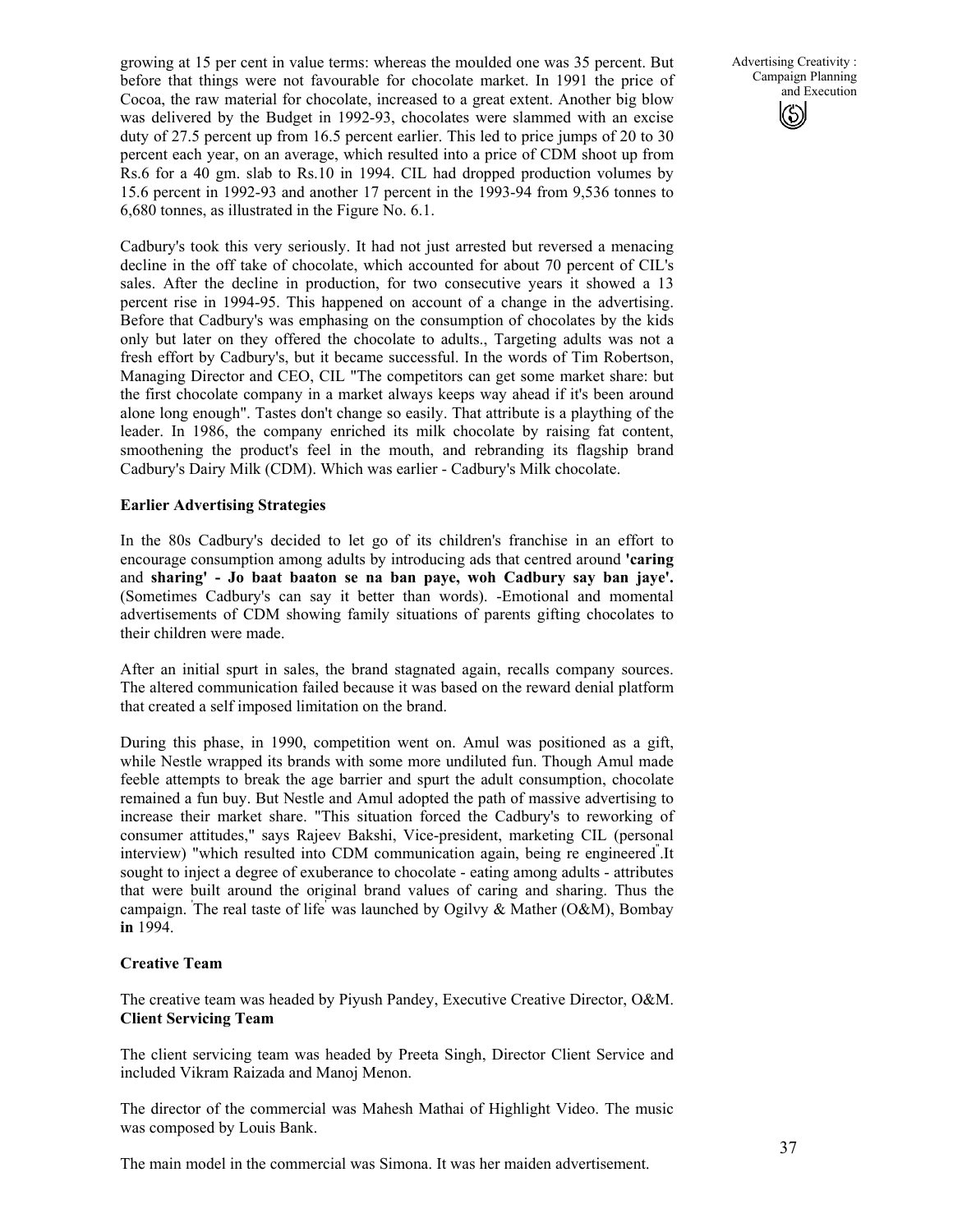#### **Objective/Theme of the Advertisement**

The main objective of CDM commercial (Kuchh Khas hai Zindagi Mein) was to change the traditional view of eating chocolates, and to transform the brand (CDM) which 'was accepted as children's product to an adult's product. The objective was to encourage the existing consumer to eat more, and to reach out to the potential consumers (adults - buying capacity). It was projected before consumers (adults) for breaking the barriers to buy the chocolate for themselves and eat it on the door, road or wheresoever they were.

Another thing comunicated through the commercial was to treat CDM little bit as light snacks, like cold-drink, chips, sweets etc. The objective was to project CDM as a product which would satisfy food requirement while watching TV programme, movie, sports, or any moment of life.

The theme of the commercial was to set free the spirit of the individual. CDM ask adults to be themselves - their real selves with CDM. People go through life living under social and mental restrictions, never doing what their heart tells them. Breaking the barrier, CDM commercial projected to the adults to be what they wanted to, being completely natural in the different moments of life despite their age, time, surroundings, and so on.

#### **Briefing Session**

In the year 1993 Cadbury's did a market research about the principle of segmentation by age groups in chocolate consumption. And they found totally adverse results that CDM is consumed uniformly across ages, regardless of the various positioning stance. A more significant finding - the adult is certainly not averse to chocolates. He is simply embarrassed or ashamed of eating what he considered to be a child's goody, all by himself. Only a change in attitude could compel a behavioural change, felt the company.

Considering these facts Cadbury's briefed O&M (the agency handling the CDM account) that they wanted to change the attitude of Indian people and make chocolates (CDM) as popular as in western countries among the adults. To develop an advertisement which makes it equally proper for adults and children to have chocolates and enjoy them. That was the genesis of the campaign'. Says Piyush Pandey, Creative Director, O&M. The CIL also conveyed that they would be increasing the advertising budget to a great extent.

#### **Idea Generation**

The idea for this campaign came out in a very interesting fashion says Piyush Pandey. Creative Director, O&M. "I and my colleagues in the business felt that we must take some time off. I happened to be in America at the time when there was urgency about this campaign. I took rounds of Disney World, I was around the beaches of Hawai. I just came out with an environment where I felt I was being with myself. When we came 'back and said okay to the brief that extends the use of chocolates to adults and gives them licence to do what they feel like doing. I think that one month I spent was worth while. Before all went off from my mind, I still remember some very beautiful moments from that trip like I met some one who was seventy years old, came out with a bypass surgery and he said that he wanted to go for one of the most dangerous roller coaster tides where even I had been not. A sport where lots of posters were there showing, if you have heart problem, back problem, please do not take this ride. So, I asked him how did you decide to take this ride, he just said that I was checking that those guys (doctors) had done my operation properly or not. This was the spirit that man had and I learned from him that you don't have to 'bother about anything. If you do nice things which you feel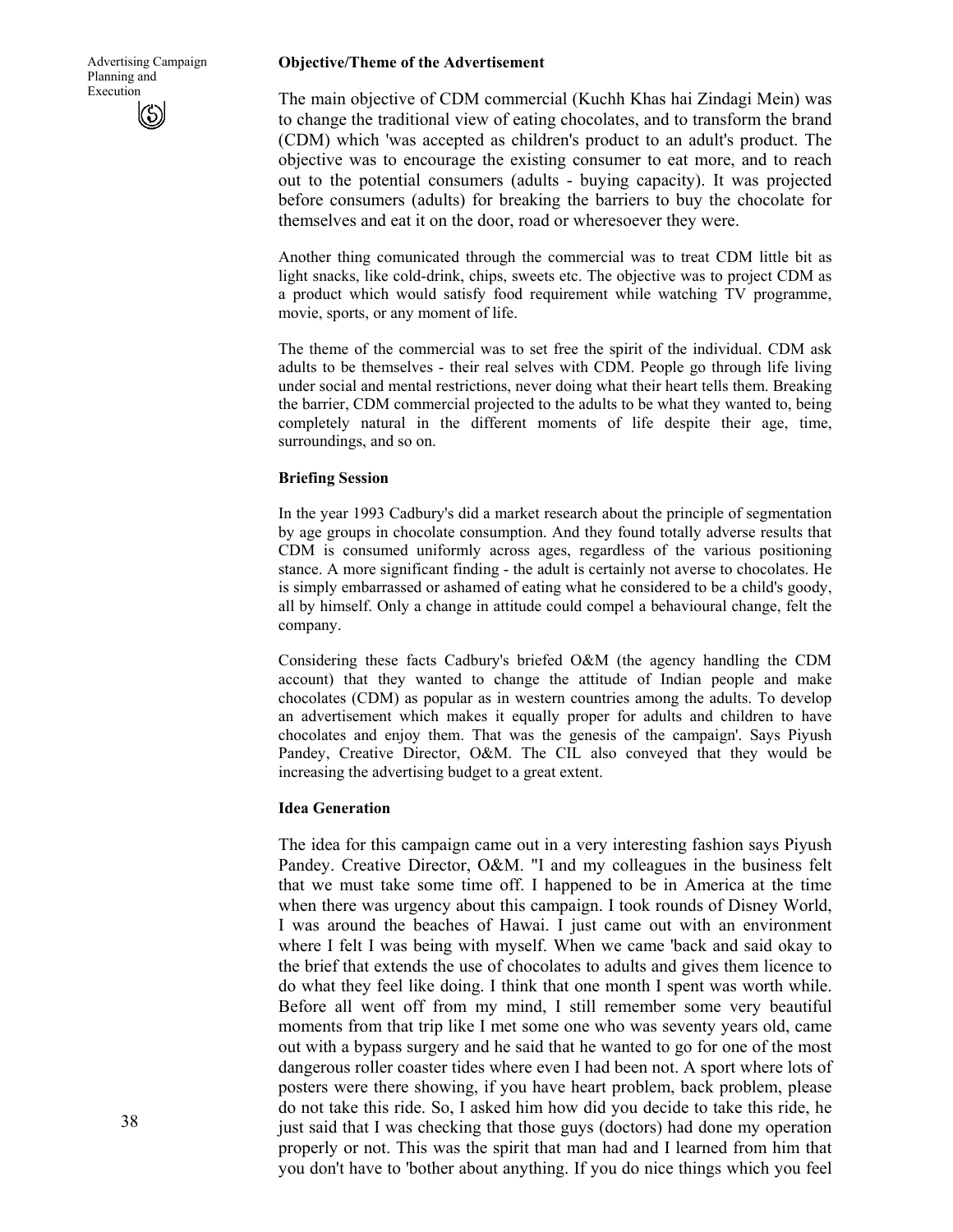like doing and if they do not harm you, then do it. So that's the way this idea evolved. Working on the O&M creative team selected certain moments in the real life of some one in which he behaves like what he wanted to be. He simply overcomes the limitations, boundations of society, age, crowds, or what it is to enjoy at that particular moment of life as his heart says. For example says Piyush Pandey. "Once I was crossing the park, I felt like taking a football and kicking it. This way the sequence of an old man suddenly kicking a football that comes in his way from a group of playing children emerged". After these moments, they worked for jingle (song) which supports the emotional value' of that moment. On the basis of that they generated a line "something real in every one" which was translated in Hindi later on "Kuchh Khas Hai Hum Sabhi Mein". The jingle was composed by Louis Bank the king pin amongst commercial music directors.

And then the first campaign for CDM was developed and launched projecting different moments of life when they feel for themselves only. This happened to be in a very short period of time.

Thus, O&M creative team decided that we should go further them a single story in the commercial. For that, the idea also came out from the memory bank of Piyush Pandey. As he recalls, "we had seen some outrageous things: People striking in England right on to the wicket, we have also seen people going out to the field and at that point of time they feel wonderful. They don't want to stop themselves. This way the idea emerged. The storyline was prepared and handed over to Mahesh Mathai for execution" .

Now, the question was to select the main cast (women). They decided not to take any

established actress or well known face or even a known face, but one who is completely new. So they did a video test to judge, how easy she is in front of the camera. Lots of closures were taken of different faces and finally they found only three girls who would be able to work on this.

Further a dance test was done in which all the three girls had to dance on the road in their own way without any guidance. They had to perform spontaneously and differently and finally Sirnona was selected. In the actual shooting of the commercial the director didn't brief the model about the dancing or steps. He simply played a phirang music and said - here is music, now you have to go for it. This resulted into the most memorable shot of the commercial. And same jingle was added to it with a base line in the end of the commercial. **"The real taste of life".** 

#### **Defining the Advertisement**

The ad breaks with camera focusing on the girl eating CDM sitting in the stadium stands and watching a cricket match. The batsman is ready to face the ball. He has made 99 runs confirms the score board (full of confidence). The bowler starts his runup. As the ball reached, he hits the ball with full strength. The fielding side team manager was focused, showing his dissatisfaction about the bowling from the pavilion. People on the stands got up to watch the results of the big hit. The boundary fielder was unable to catch the ball and it became a sixer. The girl in the stands closed her eyes as if she was not ready to see her close friend (batsman) out at 99. But when the crowd shouted, she opened her eyes and raised her hands and she jumped into the field. A police man tried to stop her but she dodged him easily and started doing jig in the field. People started clapping from the stands. And the Cadbury's chocolates logo of - glass and a half, of milk being poured appeared with a line, **"The real taste of life".** The commercial ends' when the batsman hugs the woman and at the time she offer CDM to him.

The moment the commercial starts the music breaks and the melodious song (jingle) follows the whole advertisement.

Advertising Creativity : Campaign Planning and Execution (မ)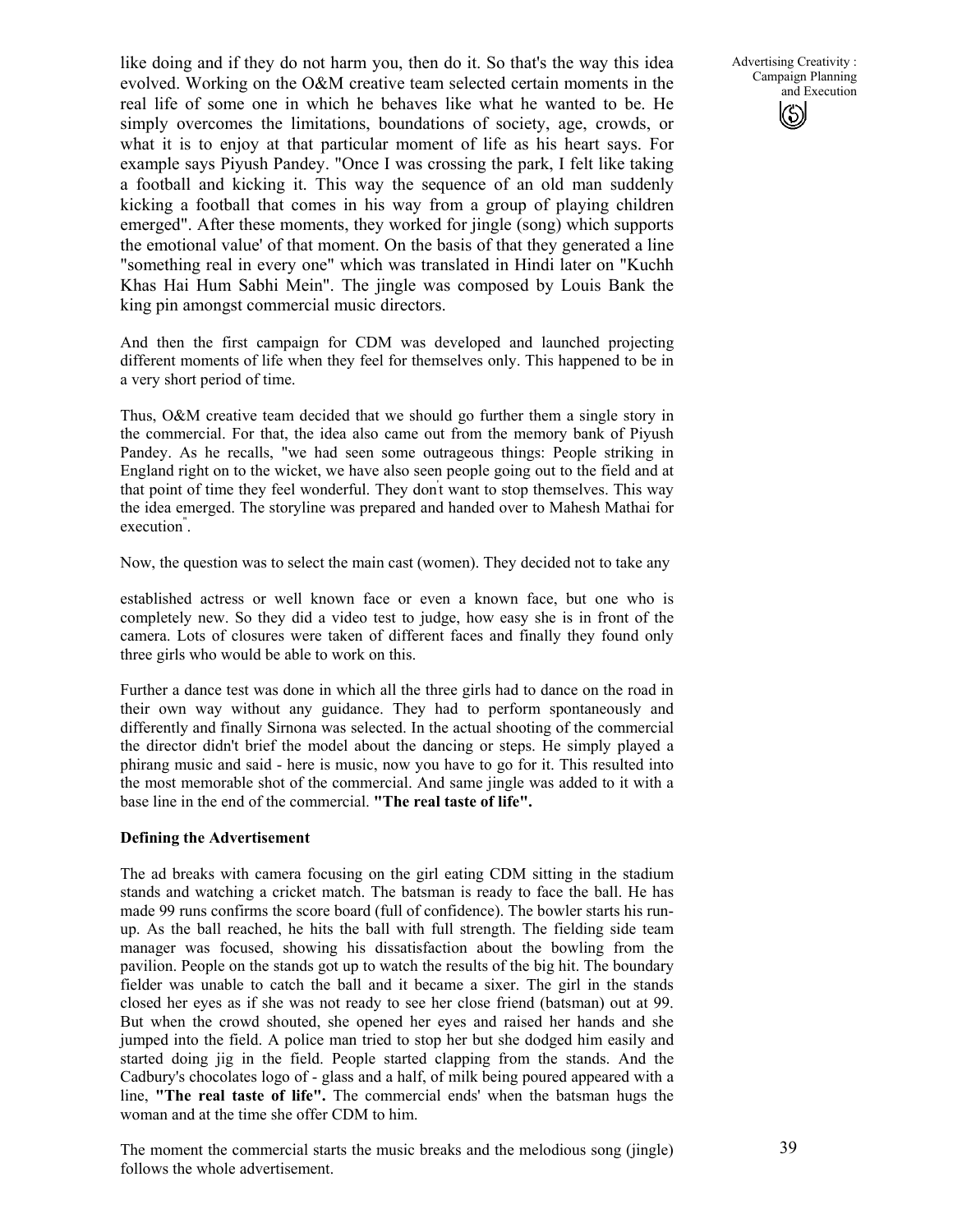Advertising Campaign Planning and Execution

The Line are:

**"Kuchh khas hai hum sabhi mein"** (There is something so real in every one of us) **"Kuchh baat hai hum sabhi mein"** (There is something to say in every one of us) **"Baat hai .,, Khaas Hai ,,."** (There is something to say which is real)

**"Kuchh swad hai ,.."** (There is some taste)

**"Kya swad hai zindgi mein"** (Something so real in the taste of life). And the base line appears with voice over : **The real taste of life.** 



**Figure** 

#### **Results in Terms of Sales/Performance**

The results were beyond expectations. In no time the target audience accepted change of attribute which resulted increase in the sales of CDM chocolates. In total chocolate market CDM share reached 24 percent, as shown in the Diagram No.6.2

It also affected the over all sales of the Cadbury's India and CIL had postged a Rs.12 crore profit in the first six months after the launch of the commercial as opposed to a loss of Rs.5.2 crore in the same period last year. The increase in the turnover of CIL has been shown in Diagram No.6.3.

As for the performance of ad was concerned it broke all previous records. People not only appreciated the dance of the woman but admired it as very realistic. They started correlating to the story from different angles. The jingle was so melodious that it touched the hearts of people, It turned into a tool of offering the CDM chocolates with the song "Kuchh Khas Hai". It won every possible awards of the country like A&M award. CAG award, Ad Club award, Zee Viewers award, Best Producer award, including a large number of other awards also.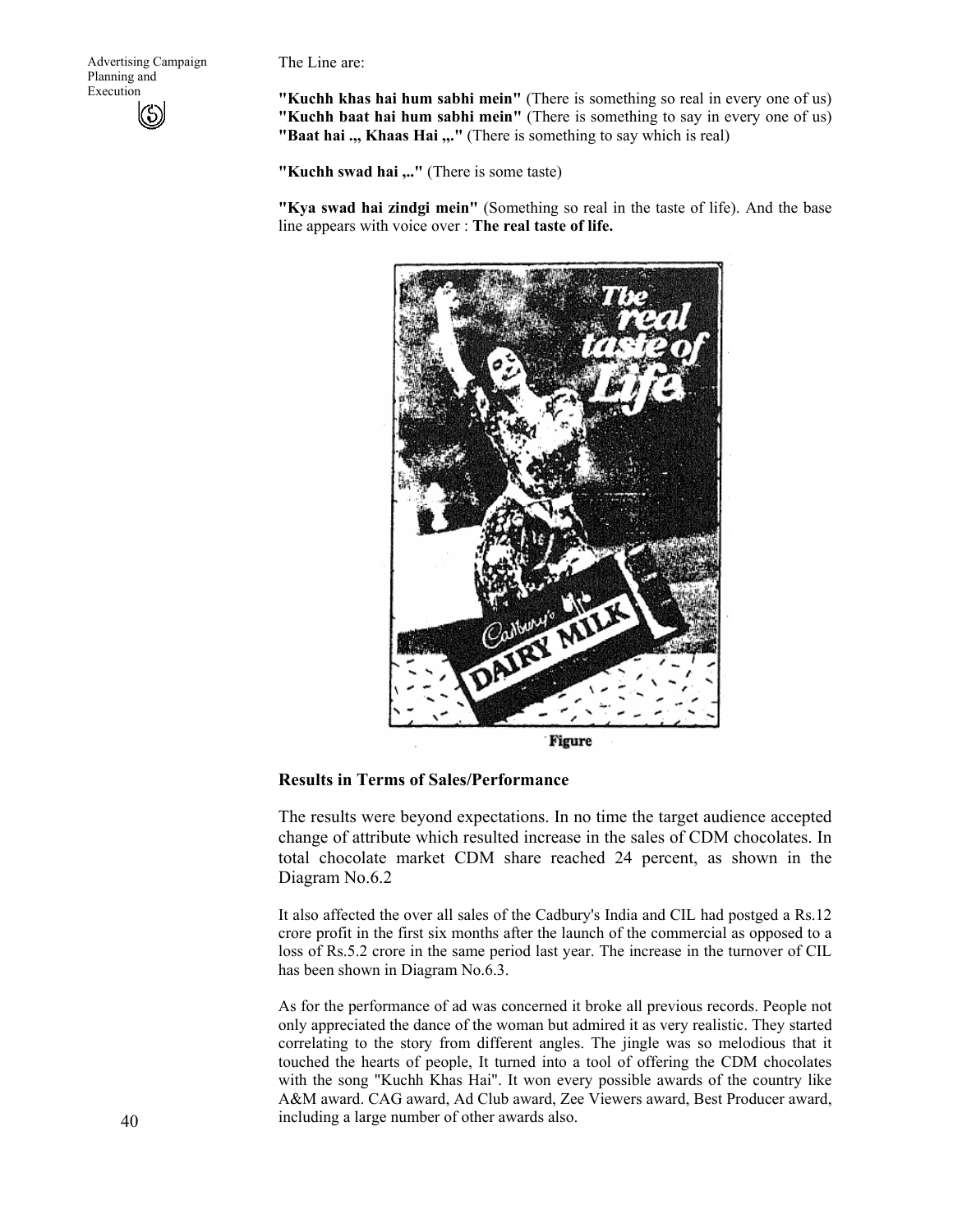#### **Creative Association of the Advertisement**

The Cadbury's Dairy milk advertisement "Kuchh Khas Hai Hum Sabhi Main" creates an emotional tune among the adults to consume chocolates.-This became possible only with the help of certain associations in it. These are:

#### Advertising Creativity : Campaign Planning and Execution  $\circledS$

#### **Idea**

This is the true difference between Indian and Western people that Indians care for\_ people and society, both. Considering this they crush their own feelings. They never be themselves after their childhood. On the contrary, western people enjoy the life even at the age of seventy or eighty. They behave in the way they like. To change this attribute through the chocolate eating was a tremendous effort. It wasn't only a big idea for the Cadbury's but at the same time it developed or opened the path for those people who , wanted to be themselves even in the older age. The complete concept was effective enough that changed the society attitude to some extent. Now children are offering chocolates to their parents and they are accepting it. The whole thing was given a social sanction. It also satisfied norms for creative idea which are as follows:

- About 40% of respondents appreciated the adaptability of the idea. The theme was generated mainly for the TV commercial but it was also showed on hoardings and POP materials later on.
- 100% of respondents appreciated the durability of the idea. Initially only two commercials were made on the theme but after one year the agency launched another ad with a different story (football match between old and young). This showed that it may remain active for many more years ahead.

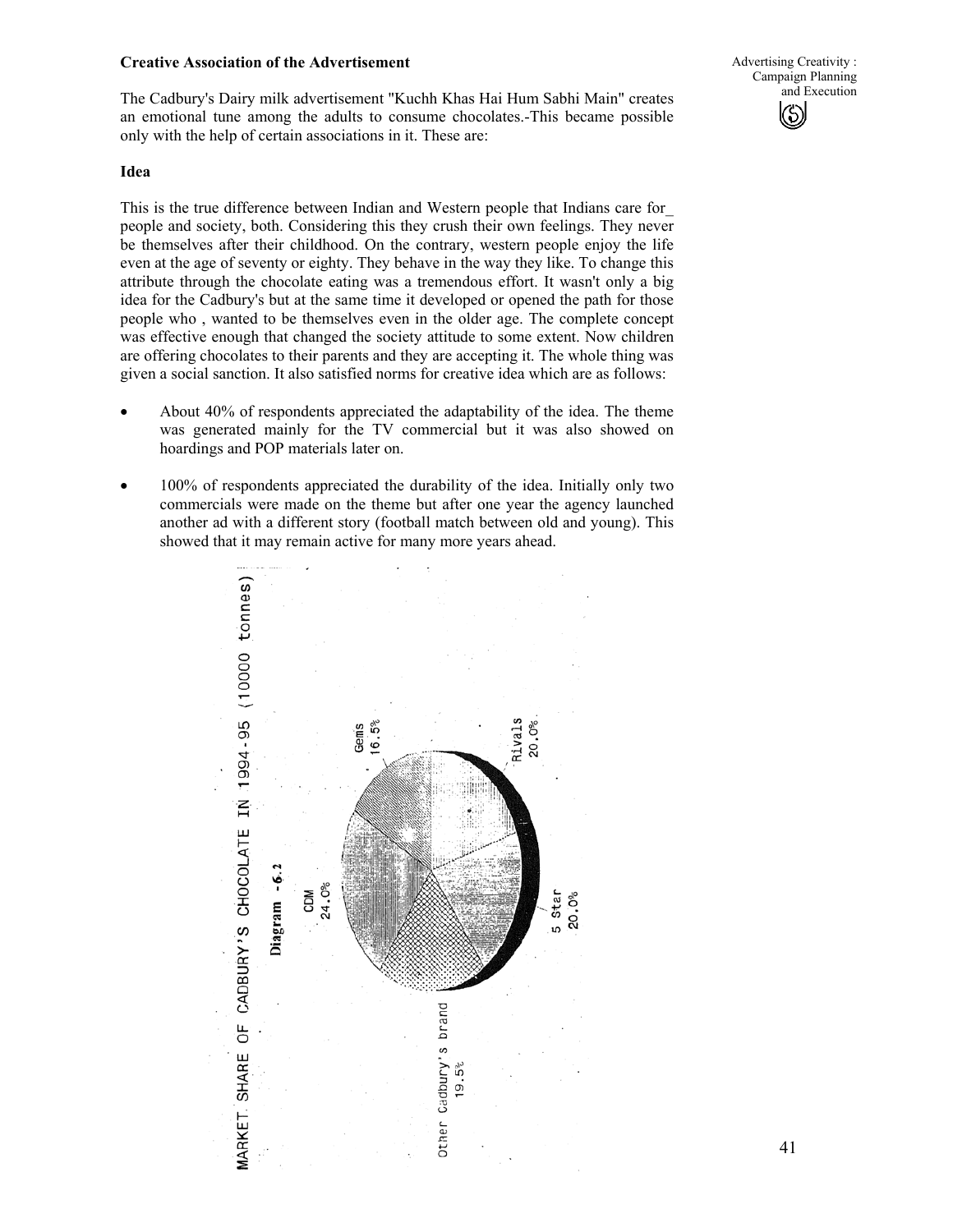

42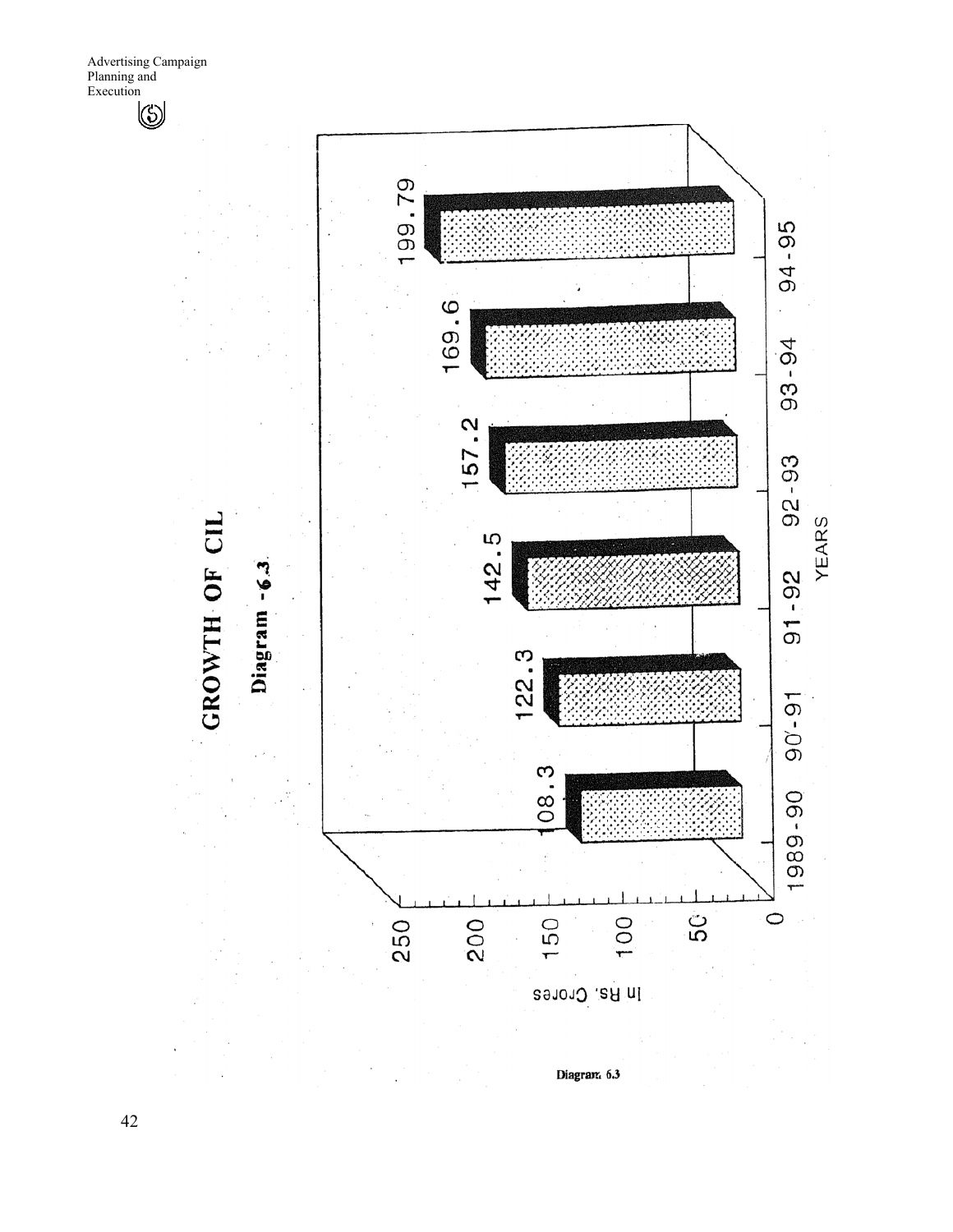• 100% of respondents appreciated the newness of the idea. This was for the first time in Indian advertising history that any commercial tried to break the rules and regulations to change the attribute of buying and eating habits of adults and became successful.

Advertising Creativity : Campaign Planning and Execution (မ)

- 100% of respondents appreciated the oneness of the idea. All the three commercials were launched with different stories and moments which tried to communicate the way to break barriers and to set oneself free in spirit.
- About 96% of respondents appreciated the relevance of the idea. To get more potential customers it was necessary to change the eating habits of chocolates in adults and got it widely accepted in the society. Because, before that people (adults) would eat the chocolates but not openly.
- 100% of respondents appreciated the memorability of the idea. By creating a jingle ' Kuchh Khas Hai' the commercial touched the heart of target audiences or even general public which registered a great impact on their minds.
- 100% of respondents appreciated the simplicity of the idea. The targeted audience easily got the message - "to be themselves when they wanted to be".

Thus, on the basis of the above observations we can say that CDM idea of freeness at every stage if creative.

### **Execution**

The execution was appreciated by 100% of respondents as a creative association in the commercial. The most powerful situation which graped the minds of target audience in the ad was the dance, or spontaneous dance, which was so natural that it captured terrific vignettes when adults were being themselve oblivious of the environment. Another thing which touched the heart of audience was the music. It helped in realising the joy for a moment. Thus was can say execution i.e. the immune of the advertisement.

# **USP**

The USP was appreciated by 100% of respondents as a creative association in the commercial. The way O&M had put the eating habits of chocolates before the audience, it was accepted by the society and audience both, which not only created potential buyers but it increased the sales volume too.

#### **Emotion**

The emotion was was appreciated by 100% of respondents as a creative association in the commercial. This commercial of being themselves was based on the emotional theme. One should not suppress the emotions or feelings at particular moments. And the way it was picturised every body wanted to come out with emotions to enjoy the life.

#### **Jingle**

The jingle was appreciated by 100% of respondents as a creative association in the commercial.

The jingle ' Kuchh Khas Hai Hum Sabhi Main' forced to realise the target audience (adults) that everybody has some spal unforgettable moments in his life, in which he or she was in natural, nothing restrict his inner self to come out. At the same time it was melodious enough to catch attention of audience even if they are just hearing and not watching.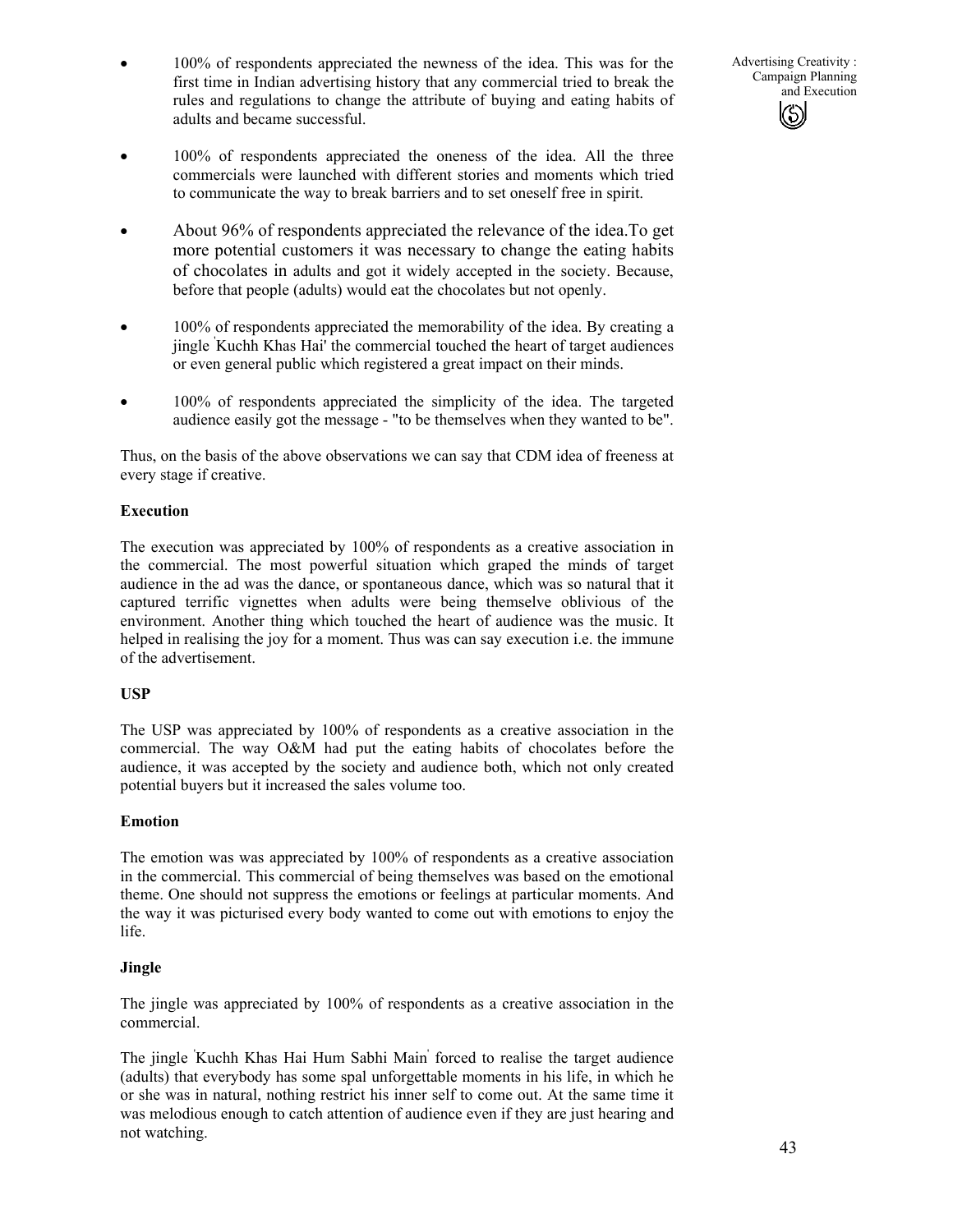#### **Positioning**

The positioning was appreciated by 96.6% of the respondents as a creative association in the commercial. The most important factor which helped **in** the popularisation was the target audience. As we all know that chocolates are for kids. But the commercial targeted towards the adults only.

The brand image was appreciated by 93.3% of respondents as a creative association with commercial. The Cadbury's brand already had good brand equity in the market. It is well known fact that parents/adults buy the same brand chocolate for their kids or brother/sisters. And by targeting towards adults, the company added value in the brand equity in their product.

#### **Reality**

The reality was appreciated by 93.3% of respondents as a creative association in the commercial. The complete advertisement was based on reality and natural moments. Like expressing joy with the dance was totally natural. Another thing the theme which confirmed that adults eat chocolates but not openly, so it was an initiative to give them sanction td eat. Thirdly, it tried to communicate to be natural not to curb your feelings, emotions.

#### **Relevance**

The relevance was appreciated by 90% of respondents as a creative association in the advertisement. To some extent it solved the problem of target audience (adults) that there was no need to eat the chocolates in the hiding. Buy it for yourself and eat it openly on the road, stadium, or even in a park.

#### **Humour**

Humour was appreciated by 88.8% of respondents as a creative association. As the theme of the commercial was new for the society and. target audience, it looked interesting in watching those situations like an old man kicking a football in the park or a. pregnant lady demanding chocolates for her unborn baby and an adult picking up a piece of chocolate from the road and munching it.

Thus on the basis of the above discussion we can say that these associations helped a lot in achieving the creative edge in CDM advertisement.

#### **Creative or Non Creative**

The opinion poll about the Cadbury's Dairy Milk advertisement revealed that 72% of respondents put it in the category of exceptionally creative ad. Whereas 20.6% confirm it as most creative ad. On the other hand 6% of respondents felt that it was creative ad only and rest 1.3% put it in non-creative category. Thus on the whole we can conclude that CDM advertisement "The real taste of life" is an exceptionally creative commercial.

# **6.8 SUMMARY**

Creativity means different things to different people. Creativity has been defined as a concept explaining what creative process is all about.' The linkage of creativity with advertising has been discussed bringing out the significance and role in effective and productive advertising.

We also made an attempt to identify and discuss the characteristics of creative people, their ability to think and visualise creativity and concretise their creative skills as and when required. At the end we have identified a range of creative Associations and discussed them briefly for your benefit to use and analyse.